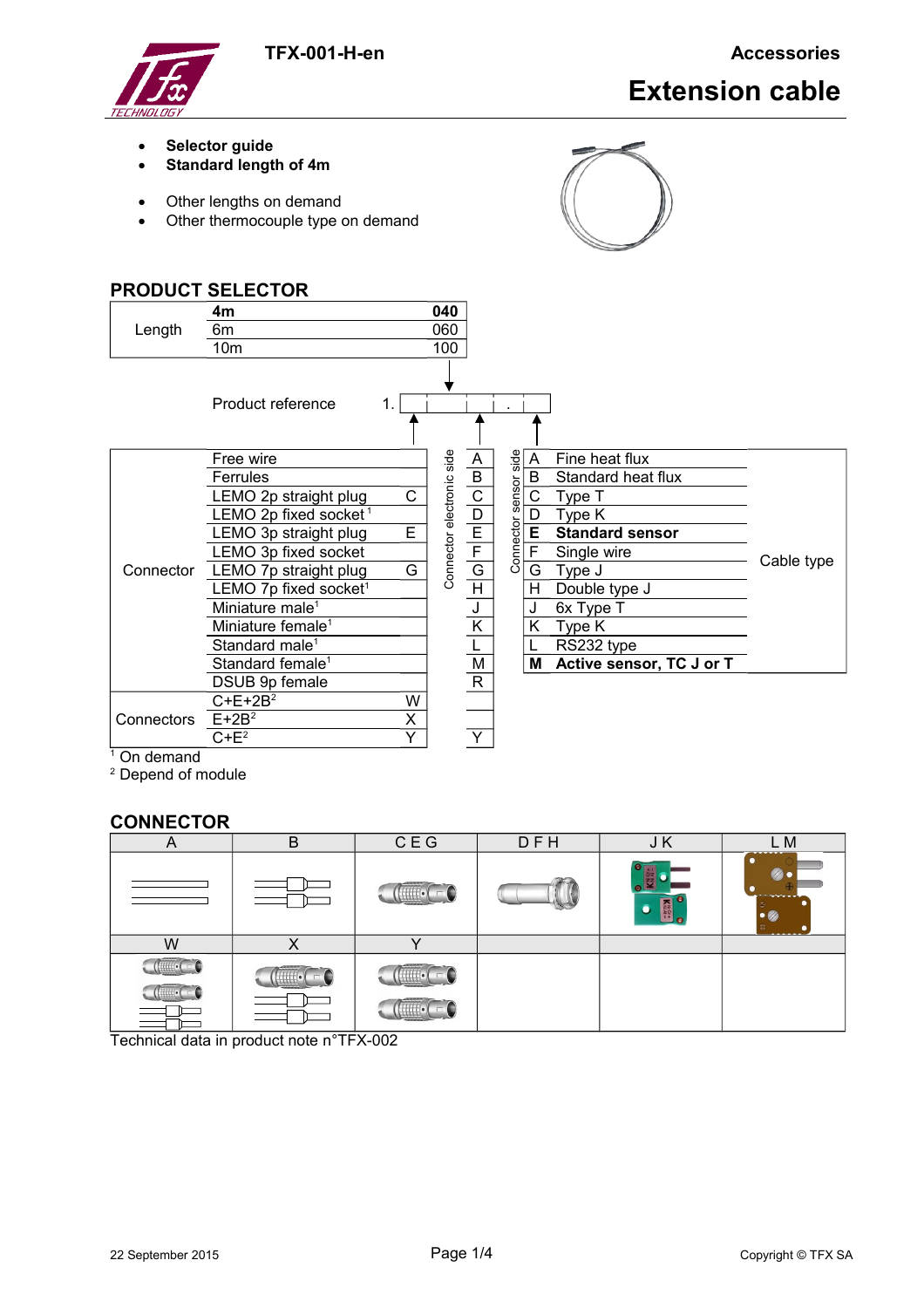

# **PIN CONFIGURATION**

# Technical data in product note n°TFX-002

# **Heat flux connector (C+D)**

| Pin        | Symbol | Parameter                | <b>Colour</b> |
|------------|--------|--------------------------|---------------|
|            | HF+    | Positive heat flux input | Red           |
|            | HF-    | Negative heat flux input | Green         |
| Screen     |        | Earth                    |               |
| Insulation |        |                          | White         |

# **Thermocouple connector (E+F)**

**Sensor connector (E+F)**

| Pin        |     | Symbol   Parameter          | Colour | Colour       |
|------------|-----|-----------------------------|--------|--------------|
|            |     |                             | Type K | Type 1       |
|            | TC+ | Positive thermocouple input | Green  | <b>Brown</b> |
|            | TC- | Negative thermocouple input | White  | White        |
| Insulation |     |                             | Green  | -            |

TC- Negative thermocouple input White

Pin Symbol Parameter Colour 1 HF- Negative heat flux input Red 2 Common+ Common positive input Brown<br>3 TC- Negative thermocouple input White

**Insulation** White **Network** Network **Network** Network Network Network Network Network Network Network Network Network Network Network Network Network Network Network Network Network Network Network Network Network Network

# ⑩





# **Active sensor connector (G+H)**

Screen | Earth

Wire : M

| Pin            | Symbol     | Parameter                   |   | Colour       |
|----------------|------------|-----------------------------|---|--------------|
|                | <b>CMD</b> | NPN commad, to 0V           |   | Yellow       |
| $\overline{2}$ | $HF+$      | Positive heat flux input    |   | <b>Blue</b>  |
| 3              | $TC+$      | Positive thermocouple input | J |              |
|                |            |                             |   | <b>Brown</b> |
| 4              | TC-        | Negative thermocouple input |   | White        |
| 5              | HF-        | Negative heat flux input    |   | Red          |
| 6              | 24V        | Positive supply             |   | Green        |
|                | 0V         | Negative supply             | J | <b>Brown</b> |
|                |            |                             |   | <b>Black</b> |
| Screen         |            | Earth                       |   |              |
| Insulation     |            |                             |   | White        |

# **DSUB 9 pins female (R)**

| Pin  | Symbol | Parameter                  | Colour       |
|------|--------|----------------------------|--------------|
|      | RX     | Data module to PC          | Red          |
|      | ТX     | Data PC to module          | l White      |
| ' 5  | GND    | <sup>∣</sup> Positive heat | <b>Black</b> |
| Case | Shield | Negative heat              |              |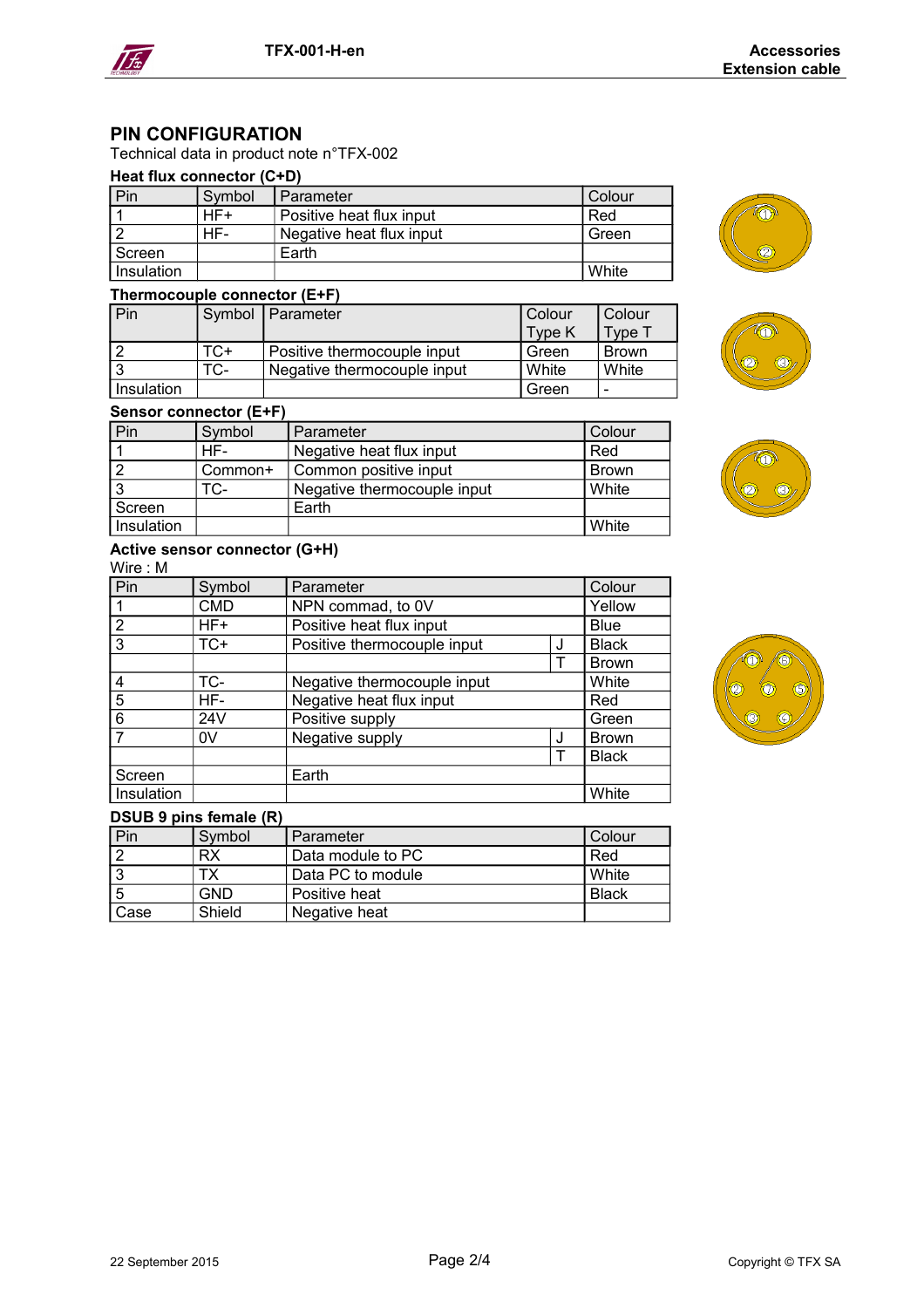

# **CABLE PROPERTIES**

| Type         | Description        | Insulator   | Temperature                         | Signals             | Shield     |
|--------------|--------------------|-------------|-------------------------------------|---------------------|------------|
| A            | Fine heat flux     | <b>PTFE</b> | $-75^{\circ}$ C à +250 $^{\circ}$ C | 2 Cu                | Yes        |
| $\mathsf B$  | Standard heat flux | ETFE-X      | $-65^{\circ}$ C à +150 $^{\circ}$ C | 2 Cu                | Yes        |
| $\mathsf{C}$ | Type T             | <b>PFA</b>  | $-75^{\circ}$ C à +250 $^{\circ}$ C | 1 Cu, 1 Cn          | No         |
| D            | Type K             | Silicone    | $-40^{\circ}$ C à +180 $^{\circ}$ C | $1 K+1 K-$          | No         |
| E            | Standard sensor    | <b>PFA</b>  | $-55^{\circ}$ C à +250 $^{\circ}$ C | 2 Cu, 1 Cn          | Yes        |
| F            | Single wire        | <b>PTFE</b> | $-60^{\circ}$ C à $+200^{\circ}$ C  | 1 Cu                | No         |
| G            | Type J             | Silicone    |                                     |                     | No         |
| H            | Double type J      | <b>TBD</b>  |                                     |                     | <b>TBD</b> |
| J            | 6x Type T (Active) | <b>PTFE</b> | $-75^{\circ}$ C à +250 $^{\circ}$ C | $6x$ (Cu+Cn)        | Yes        |
| K            | Type K             | <b>PFA</b>  | $-75^{\circ}$ C à +250 $^{\circ}$ C | $1 K+1 K-$          | No         |
|              | Type RS232         | <b>PVC</b>  | $70^{\circ}$ C                      | 3 Cu                | Yes        |
| M            | Active sensor      | <b>PFA</b>  | $-55^{\circ}$ C à +250 $^{\circ}$ C | 5 Cu, 1 Fe,<br>1 Cn | Yes        |

# **A. Fine heat flux**

Insulation PTFE Temperature range  $-75^{\circ}$ C to +250 $^{\circ}$ C Construction  $2 \times 0.034$ mm<sup>2</sup>, tw Outside diameter max 1.6mm

# **B. Standard heat flux**

Type MIL-W-22759/32 Insulation ETFE-X Temperature range  $-65^{\circ}$ C to +150 $^{\circ}$ C construction  $2 \times 0.25$ mm<sup>2</sup>. twist Outside diameter max 3.0mm

# **C. Type T**

Type C-500-PFA<br>Insulation PFA Insulation Temperature range The Manageration -75°C to +250°C Construction Outside diameter max 2.0mm

# **D. Type K**

Insulation Silicone Temperature range  $-40^{\circ}$ C to +180 $^{\circ}$ C<br>Construction 2 x 0.24mm<sup>2</sup> Construction Outside diameter 4.2mm

# **E. Standard sensor**

Type 178.40.06b Insulation **PFA** Temperature range  $-55^{\circ}$ C to +250 $^{\circ}$ C Outside diameter 3.0mm Tolerance IEC 584.3 Class 2

# **F. Single wire**

Type Type TFE UL1213 Insulation PTFE Temperature range Temperature range Outside diameter 1.14mm

Construction 2 x 0.034mm<sup>2</sup> , twisted, shielded

Construction 2 x 0.25mm<sup>2</sup> , twisted, shielded

 $2 \times 0.22$ mm<sup>2</sup>, twisted Tolerance **IEC 584.3 Class 2** 

Tolerance IEC 584.3 Class 2

Construction 3 x 0.088mm<sup>2</sup> , twisted, shielded

Construction  $1 \times$  AWG24 (0.25mm<sup>2</sup>) Standard UL AWM Style 1213 et MIL-W-16878E Type E